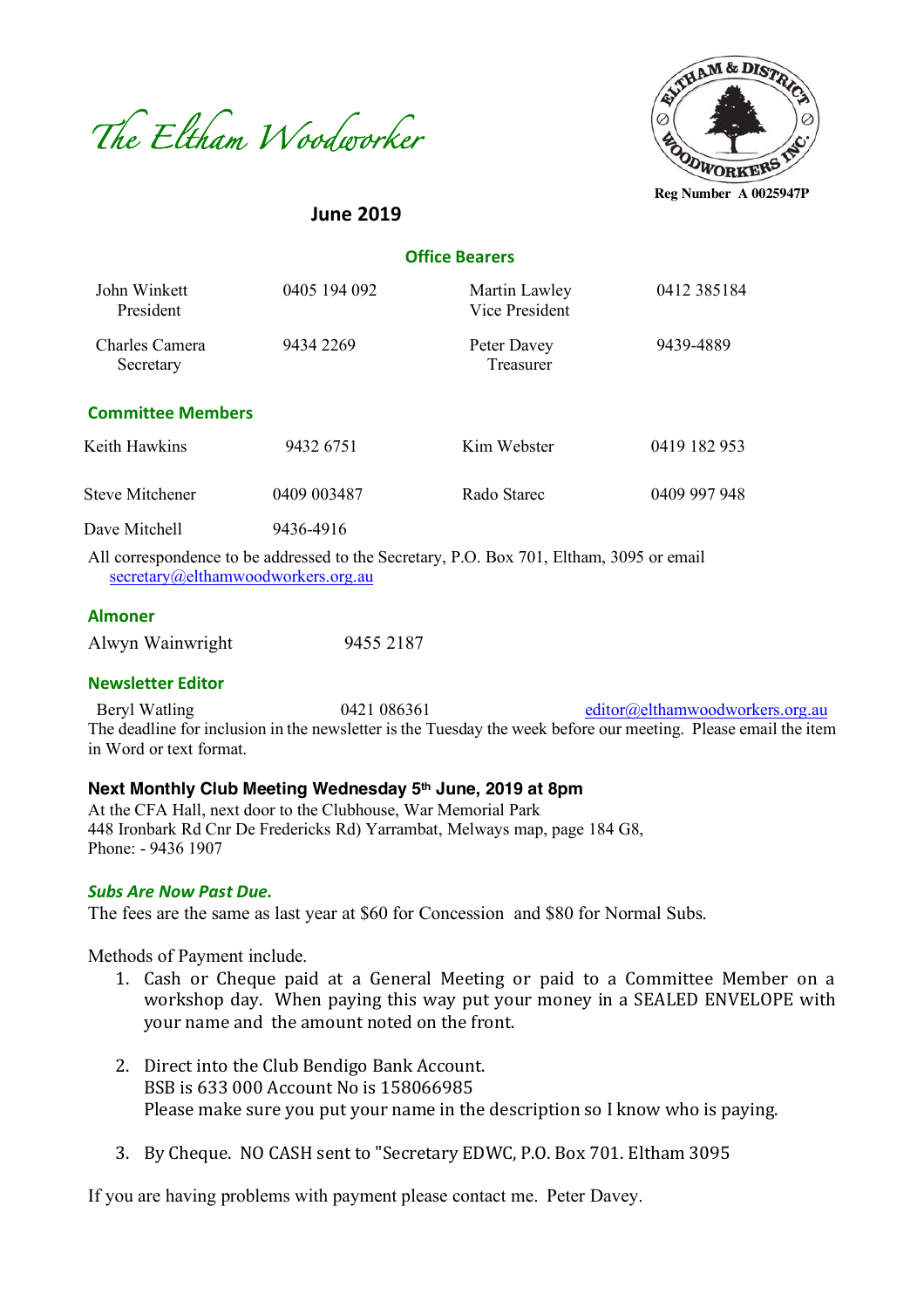## *Eltham Library Exhibition Alert - Sandra Dean*

Our Club has been given the opportunity to exhibit our work at the Eltham Library Gallery from 22nd August to 23rd September this year. We will be sharing the wall space with an Artist, and her colourful paintings will enhance the display.

There are some limitations in the size and quantity of items displayed, but as there is no commission charged on items sold, it is a good way of selling our work.

We also want to have some demonstrations by members, and this is also limited by the space available. We don't expect to man the display full time, and as there is no insurance on items on display, some people may not want to participate. However, we will have some secure glass cases for smaller items, as well as plinths for larger pieces.

The exhibit runs for a month and will draw attention to our Club, and help promote our annual show in November. If members interested in participating could send photos of their work, accompanied by sizing details, we will be able to see what we can accommodate. Alan West is helping to organise our display, so I would like members to email images and information to him at fernyhill25@gmail.com

### *Hand Tool Workshop - Martin Lawley*



What an interesting afternoon with a good turnout, which could have been spent keeping the heater warm at home. The topics, of cabinet scrapers and chisels, seemed to create an interest in a how to use, sharpen and what to do with them in relation fiddle back (cranky grain) timbers. In sharpening, the scrapers, the use of a fine cut file as well as using an oil stone or a diamond

plate to polish the edge; before using a burnisher to put the cutting edge on it, I think everyone had a go at it so I have a couple of nice sharp scrapers in my tool kit.

Sharpening of chisels was a good as most members had bought along various sizes of chisels but no one had bought along a mortice chisel so we could see the difference in thickness and weight also how they are used as



to how we use firmer and butt chisels. Everyone was able to sharpen their own chisels under some guidance from me and Rod most certainly did as he had a new set with him.

Sandra Dean bought some interesting planes and other wood working tools some of them are over 100 years old, there was a Jack plane which had the original owner's initials and date (1911) stamped on the handle also a gimlet as well as a router which created a lot of interest in what type of plane and what it's used for I'll let the photos speak for themselves. Another tool Sandra bought in was very old rounder more than likely for wagon spokes or heavy chair leg tenons, I think on the size and weight of it, it was for wagon spokes.

The next Hand Tool Workshop is on June the 24th from 1:30pm. To 3:00pm.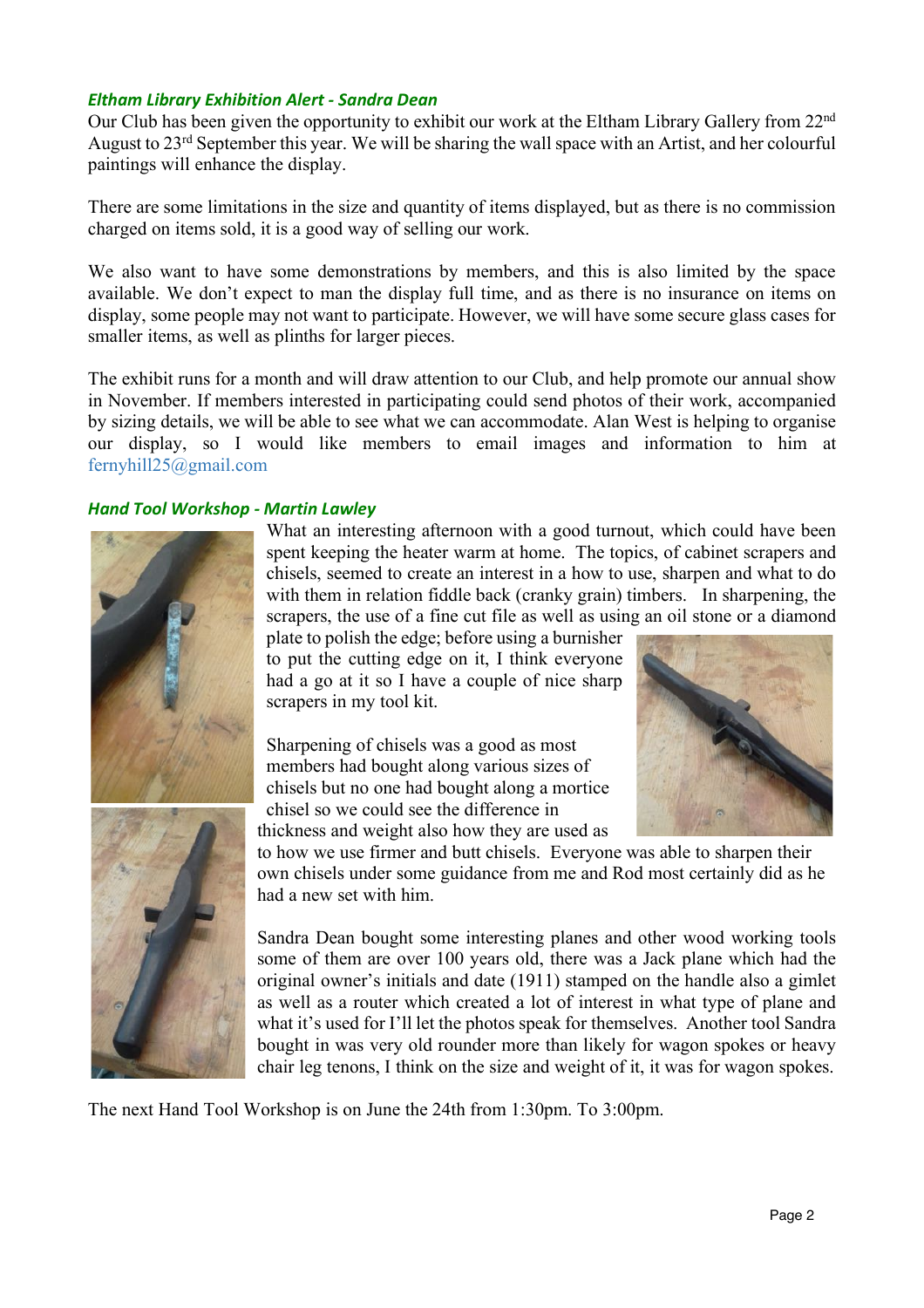### *Around the workshop – June 2019 - Charles Camera*



In the current age of computerised mass production, tools and especially hand tools are relatively cheap but relentless cost cutting often results in OK but not great quality. Second hand tools however may not only be cheaper and but also better and are worth chasing whenever possible. Such an opportunity came our way during April as the club assisted with two garage sales. Both had good timber and one a very extensive range of tools many of which were snapped up by some fortunate members lucky enough to have a home workshop.

Perhaps those who purchased tools might be interested to know that their previous owner was John Cox. John followed both his father and grandfather into wood turning and then also became apprenticed as a pattern maker. He went on to become a factory manager before he started his own business working entirely out of his home garage. He made bespoke furniture as well as repairing and sometimes making

entire out of production items for Parker furniture. Pictured opposite is a bent wood chair made by John from a CAD drawing in which he was also proficient. Those that bought the tools might think of their provenance when using them.

One of the tasks in cabinet joinery is the mortise and tenon joint that however done traditionally involves a lot of work and some skill, all of which the masters such John above would have had no difficulty in doing. For most of the rest of us however an opportunity to make this task easy would be very welcome indeed. One way of doing excellent joints with great ease and in no time at all is with a hand-held mortising machine such as the Festool domino jointer. https://www.youtube.com/watch?v=GYW\_9MgSp6Q The committee is looking into acquiring one





which will be welcomed by many members waiting to see it appear. I have been using domino joints for some years and I am still finding ways to make life easy. I am presently making a ukulele and one of the more finicky steps is attaching the neck to the body. There are several traditional methods with the best being utilising a sliding dovetail joint. I have found using two dominos a complete doddle with the result in my opinion as good as the traditional join and who is to know since it is hidden anyway. Time taken about 5 minutes – time to do in the traditional way in my case, about 5 years! Pictured is the join ready to glue.

Several members in the club work tirelessly to keep the workshop running efficiently and safely. Martin Lawley has installed a new air cleaner for the expanded sanding area which is now operational. Members are asked to check the instruction sheet on the wall and operate it accordingly. It is started and controlled only by a remote control and the wall power switch must be always left on. On another note the carbide cutters on the jointer have been turned to new sides and planning will be noticeably smoother. Those on the thicknesser may also need turning and will be attended to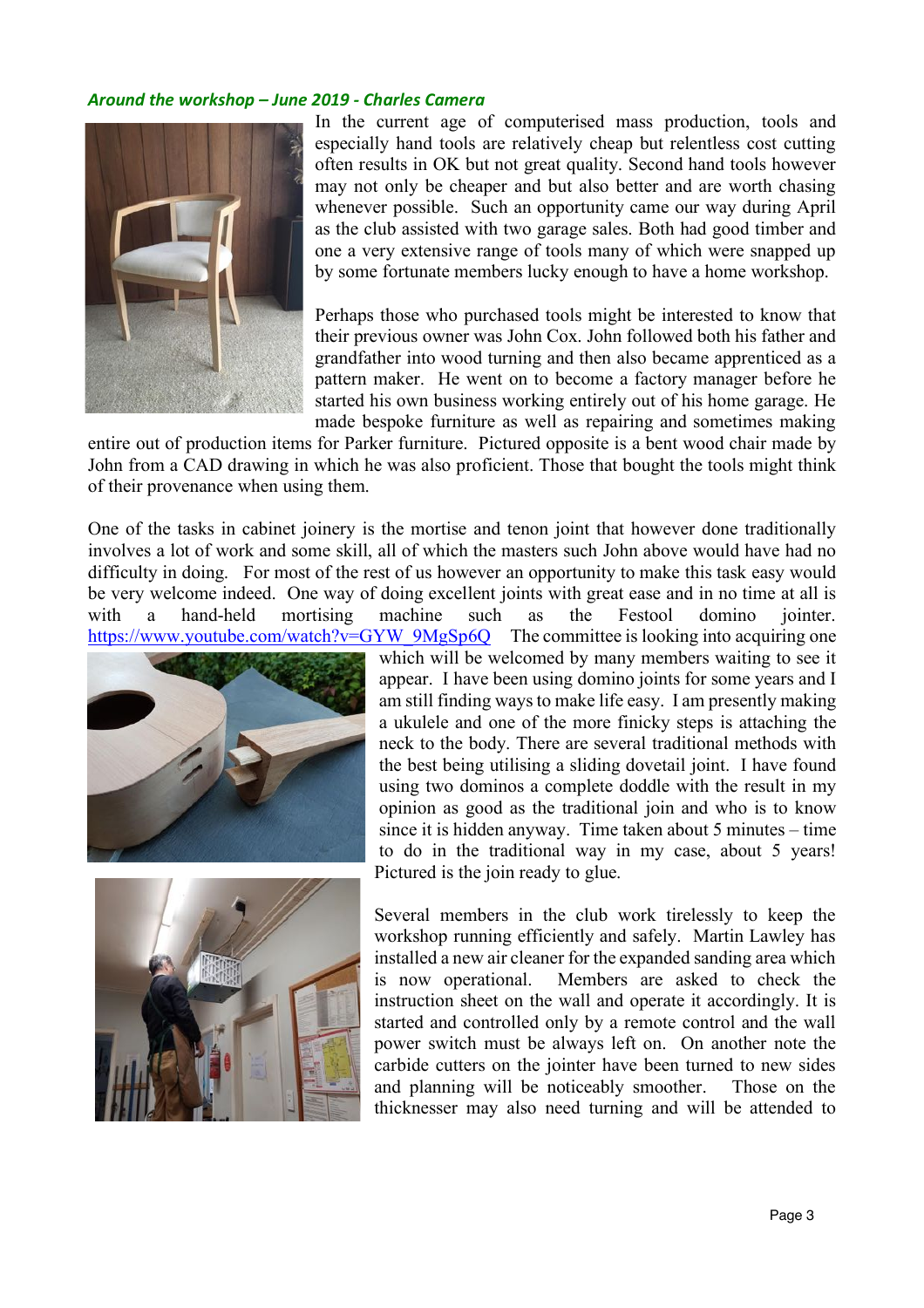shortly. During the month the Makita mitre saw was found to have been damaged with a piece of the fence broken off and a tooth chipped on the blade. It must have been obvious when the damage occurred but disappointingly, again, the accident was not reported. The fence has been repaired and the blade has been assessed as still serviceable.

It seems that some members have difficulty operating the platen on this machine. This model of Makita saws is unusual for the manner in which the platen is released and locked into place but when done correctly it is one of the best and most accurate systems. When the mitre angle needs to be changed **the platen should turn extremely easily**. If it is difficult to operate it is because the release mechanism is not fully released. Pictured opposite is the locking lever – The knob must be turned counter clockwise to engage the lock release spring –





this will be obvious when it has set as you will feel the spring going into tension. Then press the flap lever down and the table will turn with great ease. When the pointer is over the angle mark, release the knob by turning clockwise and the platen will snap lock. If set over one of the preset angles with detents it will auto snap lock securely into the preset angle. If you need very accurate cuts always check the angle or squareness with a scrap of timber and a set square or protractor. In the picture opposite the cut is not square even though the lock was in the correct position and in this case the saw required alignment but in other cases it might be because the detent is not securely set.

It is always pleasing to hear what members are up to especially when all you ever see is the raw timber being dressed at the club. Paul Rushton has been busy making a park bench and an Eltham copper butterfly in lacquered plywood where his wife, Barbara, was also involved. The Copper Butterfly was made for the Rotary kids' cubby house at the Eltham Lower Park. In the other picture Joe Van Koeverden has fashioned a very smart coffee table from the slabs he bought at the recent sale.





The annual exhibition is not that far away and it is hoped that everyone is busy crafting items for exhibition. Remember – all items are welcome whether masterpieces or beginners' pieces – the idea is to promote the art not to hold a beauty contest.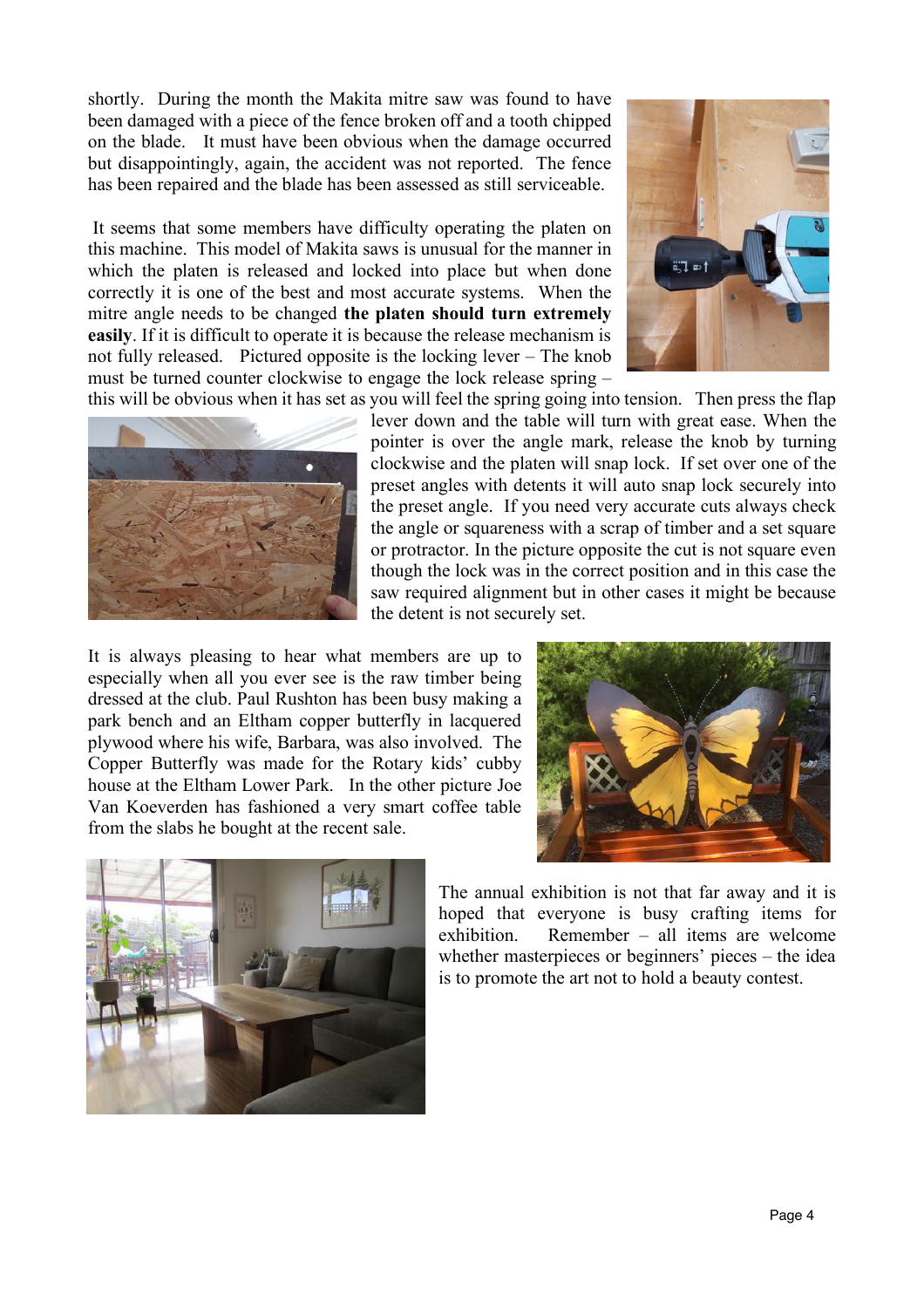At the last general meeting, Matt Stonehouse, who works out of Montsalvat, gave a very interesting talk on his interest in and his methods of constructing frame drums. Matt recounted the very long history of the drum from origins in Anatolia about 8,000 years ago to its spread throughout the Middle East and eventually to Southern Europe in more recent times where it became the Tambourine. A highlight was his virtuoso performance demonstrating the playing technique and the sound. Matt invited members to visit his shop at Montsalvat, to which entry is free (unlike the general grounds). https://www.montsalvat.com.au/library-studioartists/2018/8/13/matt-stonehouse



## **The speaker at the next GM is Aldo Bilotta who makes wooden dashboards for vintage cars.**

## *Pyrography Group – 28/4/2019 – Steve Mitchener.*

Since this group only operates on a Sunday, traffic coming up to the Club is usually pretty light. Today it was exceptionally light, and I had a terrific run coming up to open up and organise things for the group.

I was shortly joined by Maike and Shirley, and we quickly set-up and proceeded to show Shirley some 'Pyrography tricks' as she is new to this activity. Whilst we were doing this, Beryl joined us.

Maike spent most of the time working on a 400mm plywood disc which was being decorated with an idyllic country scene. It's a task set by an art group Maike is a member of, and is for an exhibition later in the year by that group.

(*The task is to do a picture on a 400mm disc, others in the group are painting various pictures in different mediums [oils, watercolours, pastels etc], or doing mosaics on it.)*

Shirley used some of the new tricks learned this morning to layout a Rosebud picture to burn. Then proceeded to practice her burning and shading skills to bring it to life.

Beryl was decorating a purchased cheeseboard with a detailed basket of flowers. And it turned out very well.

Graham had snuck in, and was doing some more little signs. Some cut on the Scrollsaw and in need of highlighting and shading, others just on flat boards.

Maike tired of working on the disc, so turned her hand to doing some more low relief carving to fill the time. This was a prudent thing to do, as I was on hand to offer advice and suggestions.

Between helping the others, I worked on the Owl I had started last time, and added comprehensive shading to bring it to life. Now I just need to add a 'wise saying' to complete the piece.

### *Box Making Group – 1/5/2019 – Steve Mitchener*

It's a small group again today, but at least I have some company.

Sandra brought some ply in and utilised my technical expertise in making some support stands to be used to hold carvings or painting above a bench surface to allow them to be worked on. Being made from ply, they were constructed using half-lap joins, so they could be disassembled and flat packed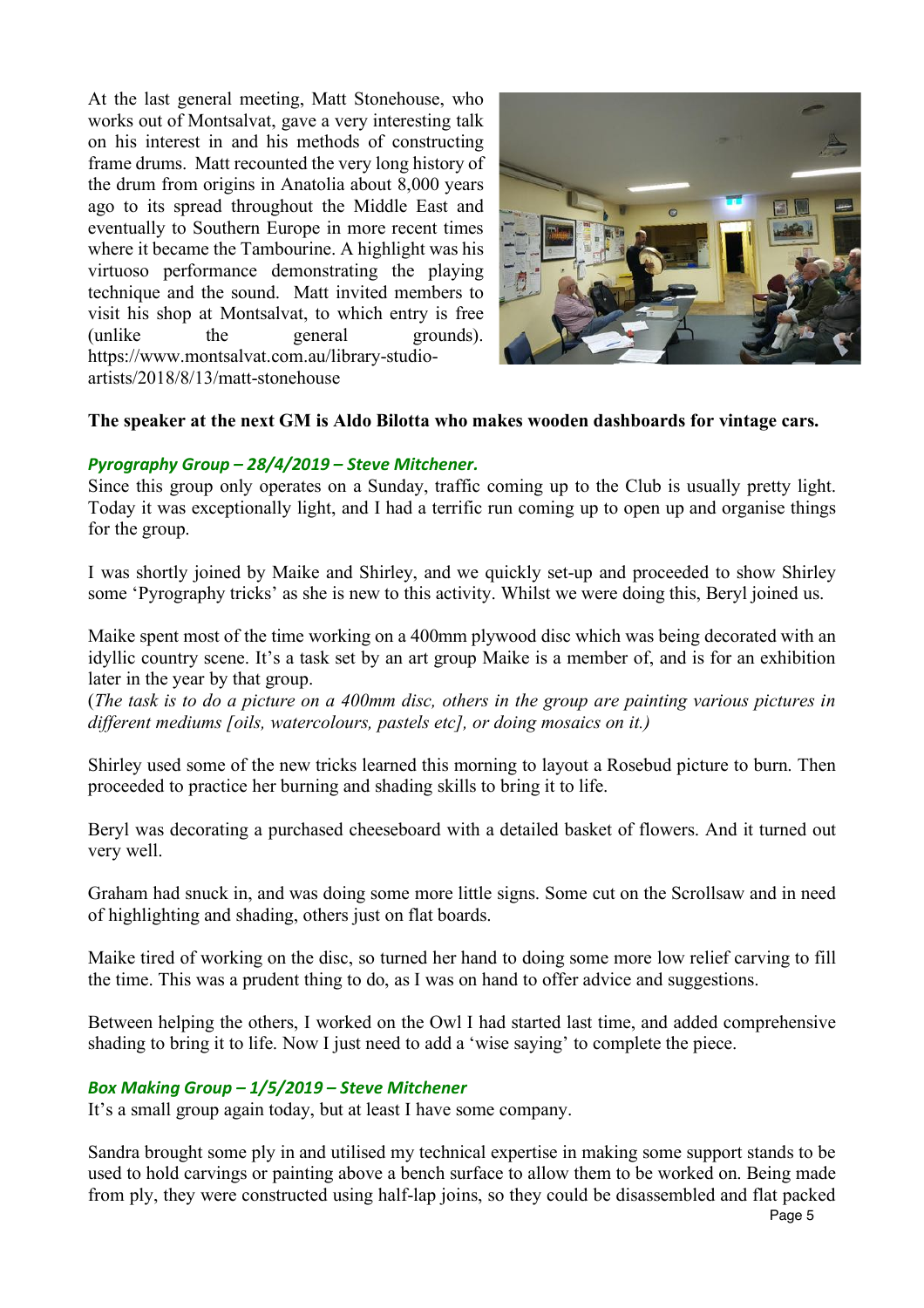for transport and storage. Once the first one was made, and was successful, (*and I never doubted that!*), Sandra made another exactly the same, and then made a third one that was bigger and higher using the same principle.

Sandra then turned to making a small shallow box in Silky Oak.

Steve Hood worked on fitting the Red Gum frame around his laminated lid to go on his giant dovetail ended box. As he is going to use pins to hinge the lid, he wanted some of the lid sides thicker than others to facilitate this. So, cutting the corners at the correct and different angles was a critical step. We quickly covered the technical requirements of this, and the job was done in quick time with great success.

I spent my spare time (*what there was of it*) carving a low relief platypus in MDF to use on something (*as yet unmade*) as a decoration. That's the thing with woodwork. You do one step at a time, and it all comes together at the end. [*It's just that sometimes the start of something, and the finish of it, are separated by a large chunk of time.]*

### *Carving Group – 3/5/2019 - Steve Mitchener*

While I write about this group each month, Sandra Dean is actually the lead figure. But this month I am the substitute leader, as Sandra is away for the weekend. Sandra and Maike are going down to Bacchus Marsh for what is known as 'the Bacchus Marsh Carve-in".

This is where a large group of carvers get together for the weekend, and in small groups carve a specific item with a view to enhancing their skillset under the tutelage of another experienced carver. [*Gee, I have come across that scenario somewhere before!)* It is worthy to note that this gathering started in 1997, and has been a regular thing from then onwards. But the important thing to note is, Eltham & District Woodworkers were represented by several members at the inaugural gathering, and have had a couple of members at each one ever since.

But in Yarrambat today, we have Rod working on his Koala. Batoul working on her low relief Wombat in MDF. John Leahy making replacement parts for his patio, and then working on a small Santa Claus face carving.

Sue Bowles joined us to continue to work on a wooden tractor seat. Sue is well along on this piece, and is into the final stages of shaping the turnover. I managed to do some work on my large Gnome in Huon Pine, and spent some time on my smaller Gnome in Kauri Pine as well.

And Maike popped in to get a pyrographed picture trimmed down to fit into an existing frame. I quickly handled this task, as Maike had to rush back home and get ready to head off to the wilds of Bacchus Marsh for the Carve-in with Sandra.

### *Scrollsaw Group – 4/5/2019 - Steve Mitchener*

Caryl, Roz and Graham are apologies for this group today. But even so, we had enough members here to make it an interesting day. We had Beryl cutting a compound cut reindeer in Radiata Pine. Due to the cuts being made on two different sides, in different thicknesses of wood, this is a slow process.

And Jennifer made more little Viking men in Kauri Pine for her game. These are cut in the traditional fashion, from one side in a specific thickness of wood. But as they are tiny little buggers, they require their own set of skills to produce them accurately. Then Jennifer spent some time laying out an 'Africa Puzzle' to cut out.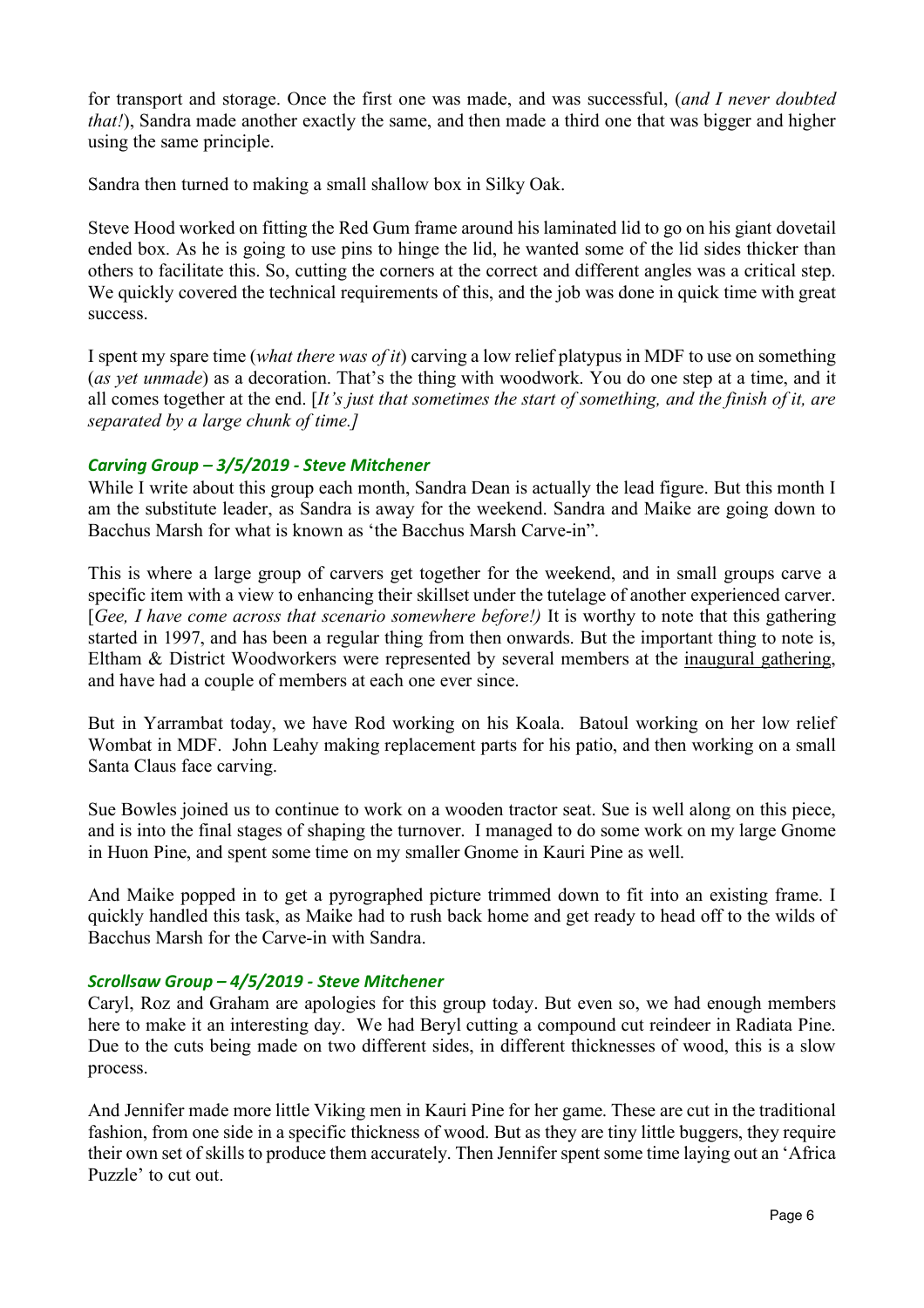Tony Orbe and I spent some time discussing the technical issues of compound cutting. The placing of patterns, and the amount of allowable waste, are critical considerations when planning items for this style of scrollsawing. Then Tony spent the rest of his day machining some Cyprus Pine posts down to appropriate sizes to convert into compound cut pieces. Unfortunately, this consumed so much time, he didn't actually cut any wood on his Scrollsaw today. [*Damn! I know how that feels*.] But he has that much wood cut now, he can practise at home.

And as it was a small group, I did manage to get some time plying my craft on my own machine. In the time available to me, I cut all the required pieces for one of the smaller raffle prizes to be manufactured for this year's Club Raffle. So, it has been a great outcome for all participants today.

*An extra note to Steve's report:* The Australian Scrollsaw Network, is coordinated by Bob Calhoun. Here is the website https://www.scrollsawaustralia.com/calendar-of-events.html

## *Carving Group – 17/5/2019 - Steve Mitchener*

Maike was the first one in after my arrival today. And I was pleased to learn of her great experience at the Bacchus Marsh Carve-in two weeks ago with Sandra. Maike proudly showed me the Dragon she had started to carve whilst down there, and was quick to point out that much more work had been done at home since. It is looking tremendous, and Maike did a lot more work on it today.

Sandra was working on a large low relief piece depicting a wombat, bird and mice in a country scene. Then spent time fiddling with a new beak for another bird form, and we both spent some considerable time working on how to get it to stand and stoop on the flimsy branch chosen for a perch. (*How do I get involved with these things?)*

Batoul was working on a Flamingo body, based on a model she has and some reference photos which are of Greater and Lesser Flamingos'. [*They are related, but definitely NOT the same thing!*] Rod was working on final shaping and contouring of his Koala. Next stage is sanding and finishing.

Alwyn was working on is Green Man Door Knocker. He had soaked half of it last night thinking it might make it easier to carve. Not so it seems, even with a gouge and mallet it is still proving to be hard going. Bruce dropped in and did a couple of quick jobs in the machine room.

I was working on another figure in Kauri Pine. Don't know how to describe it yet. I just free-handed an outline yesterday on a scrap in the shed, trimmed it roughly to shape on the Scrollsaw, and now I am whittling away at it to see what comes out. It's shaping up to have a head, two arms and two legs. Apart from that there are no other details. [*That's a carving joke right there folks, in case you missed it…!!*]

### *Box Making Group – 18/5/2019 - Steve Mitchener*

It's been a great day today. No, not because we had elections!! But because box making was busier than usual.

John Mentha was first in, and machined and glued up some Jarrah for the top of a small wine cabinet. Steve Hood was preparing and gluing up timber for some pen boxes. He has turned up some pretty flashy looking pens, so these boxes will need to look pretty damn smart to match.

And John Kinrade, after a long absence from the workshop, is here machining timber to make some boxes. John is recycling some hardwood flooring (*a Eucalypt of some description*), to make the first of a series of six boxes. Each one is to be slightly different from the others, and each one is for a special person in his life. We discussed alternatives, and this one is to have a hinged lid with a